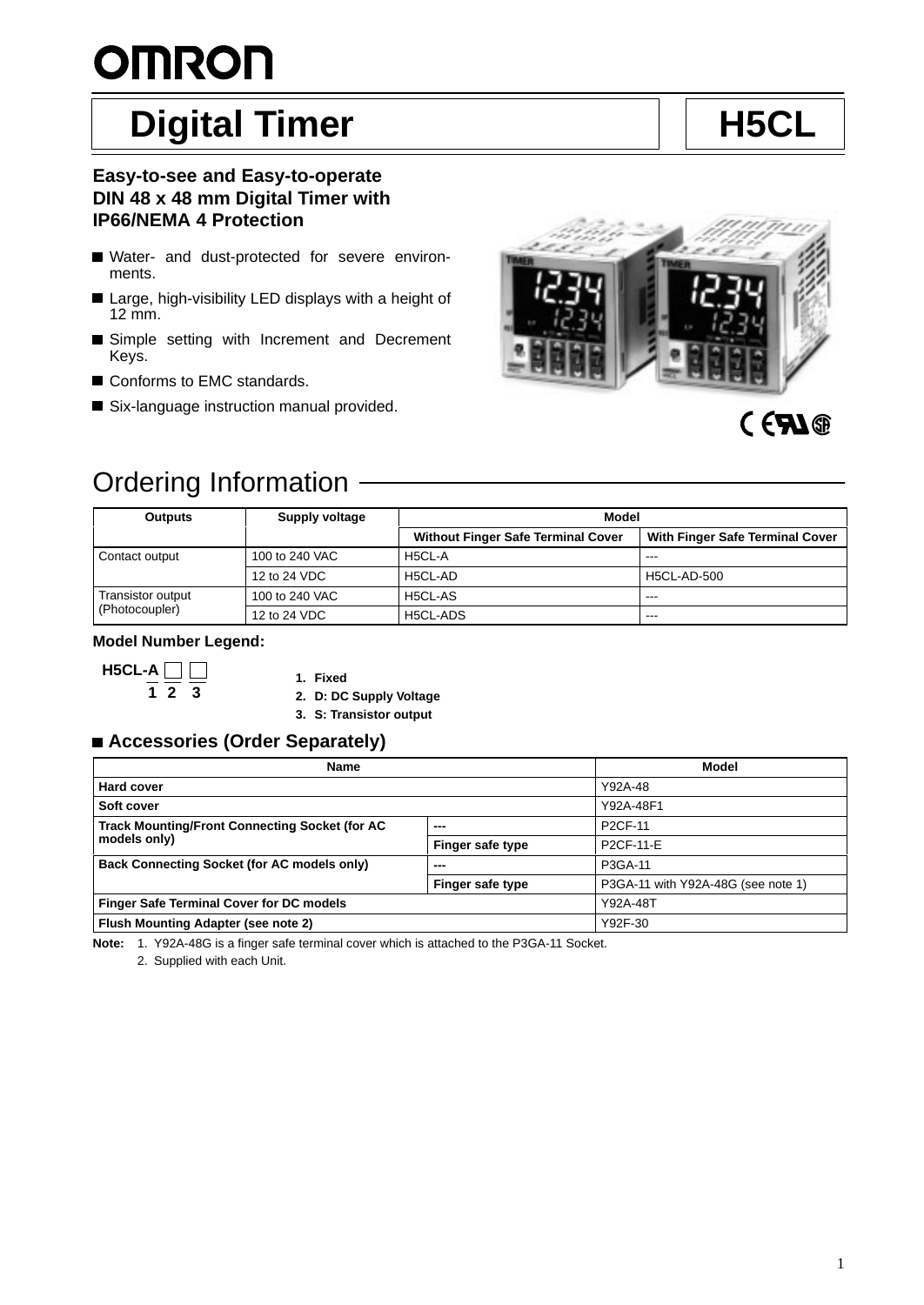# Specifications – **Example 2018**

| <b>Item</b>                  | $H5CL-A \square$ (AC models)                                                                                                                                                                | $H5CL-AD$ (DC models)  |  |
|------------------------------|---------------------------------------------------------------------------------------------------------------------------------------------------------------------------------------------|------------------------|--|
| <b>Classification</b>        | Digital timer                                                                                                                                                                               |                        |  |
| <b>Mounting</b>              | DIN track, surface, and flush mounting<br>(common)                                                                                                                                          | Flush mounting         |  |
| <b>External connections</b>  | Socket                                                                                                                                                                                      | <b>Screw terminals</b> |  |
| <b>Enclosure ratings</b>     | Panel surface: IEC IP66 and NEMA Type 4 (indoors) when Y92S-29 rubber packing is used.                                                                                                      |                        |  |
| <b>Digits</b>                | 4 digits (zero suppress method)                                                                                                                                                             |                        |  |
| Max. time settings           | 9.999 s (0.001-s unit), 99.99 s (0.01-s unit), 999.9 s (0.1-s unit), 9999 s (1-s unit),<br>99 min 59 s (1-s unit), 999.9 min (0.1-min unit), 99 h 59 min (1-min unit), 999.9 h (0.1-h unit) |                        |  |
| Display modes                | Up (increment) and Down (decrement) (selectable)                                                                                                                                            |                        |  |
| Input signals                | Start, gate, reset, and key protection                                                                                                                                                      |                        |  |
| Input method                 | No-voltage input: via NPN transistor or switching of contact                                                                                                                                |                        |  |
| <b>Operating modes</b>       | A (signal ON-delay), F (accumulative operation) (selectable)                                                                                                                                |                        |  |
| <b>Reset system</b>          | Power reset (A (signal ON-delay) mode only), external, manual resets                                                                                                                        |                        |  |
| <b>Sensor waiting time</b>   | 216 ms typ., 250 ms max. (Control output is turned OFF and no input is accepted during<br>sensor waiting time.)                                                                             |                        |  |
| <b>External power supply</b> | 50 mA at 12 VDC (±10%)<br>---                                                                                                                                                               |                        |  |
| <b>Display</b>               | 7-segment LEDs (12 mm high, red LEDs for the present value, and 8 mm high, green LEDs for<br>the set value)                                                                                 |                        |  |
| <b>Memory backup</b>         | EEP-ROM (overwritten 200,000 times min.), which can store data for 20 years min.                                                                                                            |                        |  |
| <b>Mounting method</b>       | DIN track mounting, surface mounting, and<br>Flush mounting<br>flush mounting                                                                                                               |                        |  |
| <b>Approved standards</b>    | UL 508, CSA C22.2 No.14<br>Conforms to EN61010-1                                                                                                                                            |                        |  |

## **Ratings**

| Item                      | $H5CL-A \square$ (AC models)                                               |                                                                                                                                                                                                                                       | $H5CL-AD \square$ (DC models)                     |  |
|---------------------------|----------------------------------------------------------------------------|---------------------------------------------------------------------------------------------------------------------------------------------------------------------------------------------------------------------------------------|---------------------------------------------------|--|
| Rated supply voltage      | 100 to 240 VAC, 50/60 Hz                                                   |                                                                                                                                                                                                                                       | 12 to 24 VDC (permissible ripple: 20% (p-p) max.) |  |
| Operating voltage range   | 85 to 264 VAC, 50/60 Hz                                                    |                                                                                                                                                                                                                                       | 10.8 to 26.4 VDC                                  |  |
| <b>Power consumption</b>  | Approx. 10 VA                                                              |                                                                                                                                                                                                                                       | Approx. 3 W                                       |  |
| Start, reset, gate inputs | Min. pulse width: 1 ms/20 ms (selectable, same for all three inputs)       |                                                                                                                                                                                                                                       |                                                   |  |
| Key protection input      | Response time: 1 s max.                                                    |                                                                                                                                                                                                                                       |                                                   |  |
| Power reset               | Min. power opening time: 0.5 s (excluding F (accumulative operation) mode) |                                                                                                                                                                                                                                       |                                                   |  |
| <b>Control output</b>     | Contact output:                                                            | SPDT, 3 A at 250 VAC, resistive load $(cos\phi = 1)$<br>Min. applicable load: 10 mA at 5/24 VDC (P level, for reference value)<br>Transistor output: NPN open collector, 100 mA max. at 30 VDC max.,<br>residual voltage 1.5 VDC max. |                                                   |  |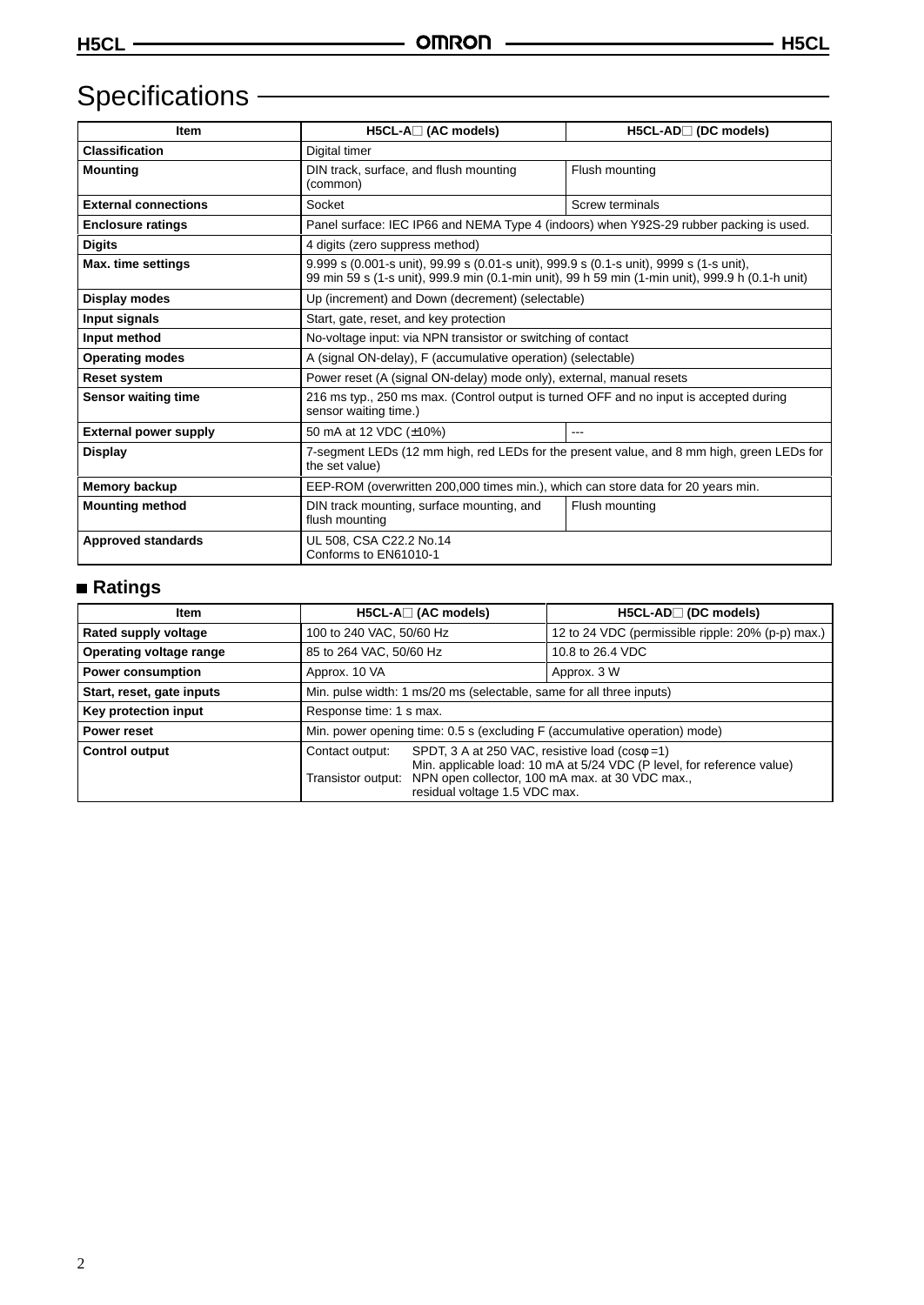## **Characteristics**

| Item                                                                                               | H5CL-A□ (AC models)                                                                                                                                                                                                                                                                                                                                                                                 | H5CL-AD□ (DC models)                                                                                                                                                                                                                                                                             |  |
|----------------------------------------------------------------------------------------------------|-----------------------------------------------------------------------------------------------------------------------------------------------------------------------------------------------------------------------------------------------------------------------------------------------------------------------------------------------------------------------------------------------------|--------------------------------------------------------------------------------------------------------------------------------------------------------------------------------------------------------------------------------------------------------------------------------------------------|--|
| Deviation of operating time and<br>setting error (including temperature<br>and voltage influences) | Power start: $\pm 0.01\% \pm 0.05$ s max. (see note 1)<br>Signal start: $\pm 0.005\% \pm 0.03$ s max. (see note 1)<br>Signal start, at transistor output model: ±0.005% ±3 ms max. (see note 1 and 2)<br>If the set value is within the sensor waiting time (250 ms max.) in the case of power start, the<br>control output of the H5CL will not be turned ON until the sensor waiting time passes. |                                                                                                                                                                                                                                                                                                  |  |
| <b>Insulation resistance</b>                                                                       | 100 M $\Omega$ min. (at 500 VDC) (between current-carrying terminal and exposed<br>non-current-carrying metal parts, and between non-continuous contacts)                                                                                                                                                                                                                                           |                                                                                                                                                                                                                                                                                                  |  |
| Dielectric strength                                                                                | 2,000 VAC, 50/60 Hz for 1 min (between<br>current-carrying terminal and exposed<br>non-current-carrying metal parts)<br>1,000 VAC, 50/60 Hz for 1 min (between<br>non-continuous contacts)                                                                                                                                                                                                          | 1,000 VAC, 50/60 Hz for 1 min (between<br>current-carrying terminal and exposed<br>non-current-carrying metal parts, and<br>between non-continuous contacts)                                                                                                                                     |  |
| Impulse withstand voltage                                                                          | 3.0 kV (between power terminals)<br>4.5 kV (between current-carrying terminal and<br>exposed non-current-carrying metal parts)                                                                                                                                                                                                                                                                      | 1.0 kV (between power terminals)<br>1.5 kV (between current-carrying terminal and<br>exposed non-current-carrying metal parts)                                                                                                                                                                   |  |
| <b>Noise immunity</b>                                                                              | $\pm$ 1.5 kV (between power terminals)<br>±600 V (between input terminals),<br>square-wave noise by noise simulator (pulse<br>width: $100$ ns/ $1 \mu s$ , $1$ -ns rise)                                                                                                                                                                                                                            | ±480 kV (between power terminals)<br>$\pm 600$ V (between input terminals),<br>square-wave noise by noise simulator (pulse<br>width: 100 ns/1 µs, 1-ns rise)                                                                                                                                     |  |
| <b>Static immunity</b>                                                                             | 15 kV<br>Destruction:<br>Malfunction:<br>8 kV                                                                                                                                                                                                                                                                                                                                                       |                                                                                                                                                                                                                                                                                                  |  |
| <b>Vibration resistance</b>                                                                        | 10 to 55 Hz, 0.75-mm single amplitude each in three directions<br>Destruction:<br>Malfunction:<br>10 to 55 Hz, 0.5-mm single amplitude each in three directions                                                                                                                                                                                                                                     |                                                                                                                                                                                                                                                                                                  |  |
| <b>Shock resistance</b>                                                                            | 294 m/s <sup>2</sup> (30G) each in three directions<br>Destruction:<br>98 m/s <sup>2</sup> (10G) each in three directions<br>Malfunction:                                                                                                                                                                                                                                                           |                                                                                                                                                                                                                                                                                                  |  |
| <b>Ambient temperature</b>                                                                         | Operating:<br>Storage:<br>$-25$ to 65 °C (with no icing)                                                                                                                                                                                                                                                                                                                                            | -10 to 55 °C (-10 to 50 °C if timers are mounted side by side) (with no icing)                                                                                                                                                                                                                   |  |
| <b>Ambient humidity</b>                                                                            | Operating: 35% to 85%                                                                                                                                                                                                                                                                                                                                                                               |                                                                                                                                                                                                                                                                                                  |  |
| Life expectancy                                                                                    | Mechanical:<br>10,000,000 operations min.<br>100,000 operations min. (3 A at 250 VAC, resistive load)<br>Electrical:                                                                                                                                                                                                                                                                                |                                                                                                                                                                                                                                                                                                  |  |
| <b>EMC</b>                                                                                         | EN50081-2<br>(EMI):<br><b>Emission Enclosure:</b><br><b>Emission AC Mains:</b><br>(EMS):<br>EN50082-2<br>Immunity ESD:<br>Immunity RF-interference:<br>Immunity Conducted Disturbance: ENV50141:<br>Immunity Burst:                                                                                                                                                                                 | EN55011 Group 1 class A<br>EN55011 Group 1 class A<br>EN61000-4-2:4 kV contact discharge (level 2)<br>8 kV air discharge (level 3)<br>ENV50140: 10 V/m (80 MHz to 1 GHz) (level 3)<br>10 V (0.15 to 80 MHz) (level 3)<br>EN61000-4-4:2 kV power-line (level 3)<br>2 kV I/O signal-line (level 4) |  |
| Case color                                                                                         | Light gray (Munsell 5Y7/1)                                                                                                                                                                                                                                                                                                                                                                          |                                                                                                                                                                                                                                                                                                  |  |
| Weight                                                                                             | Approx. 130 g                                                                                                                                                                                                                                                                                                                                                                                       | Approx. 110 g                                                                                                                                                                                                                                                                                    |  |

**Note:** 1. The values are based on the set value.

2. The value is applied for a minimum pulse width of 1 ms.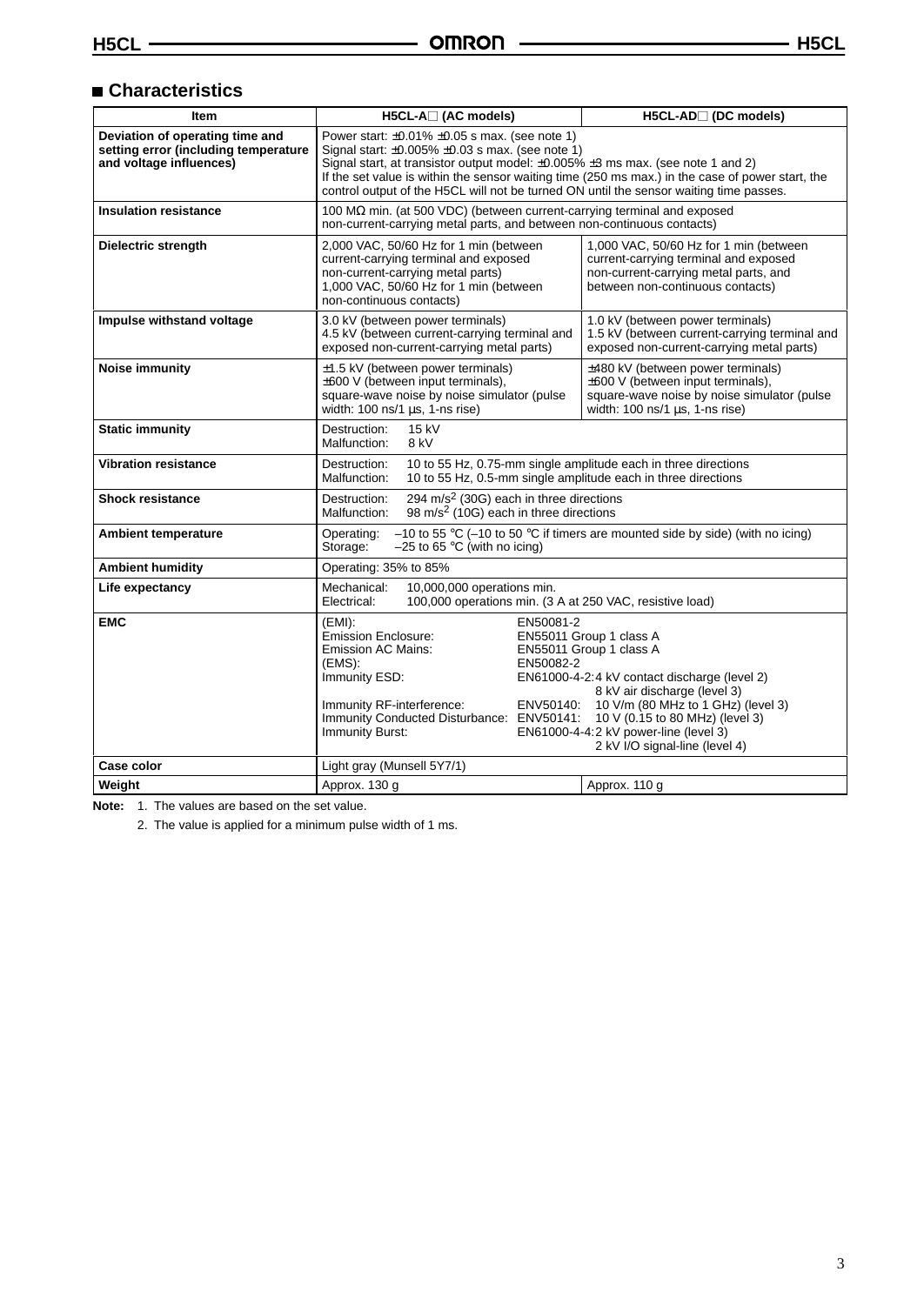# **Nomenclature**

## **Indicator**

- 1. **Present Value**
	- Red LEDs with a character height of 12 mm
	- **Note:** The decimal point will flash on the present value during the timing operation in the following ranges: 0.1 to 999.9 min, 0 h 01 min to 99 h 59 min, and 0.1 to 999.9 h.

## 2. **Preset Value**

- Green LEDs with a character height of 8 mm
- 3. **Reset Indicator** (orange)
- 4. **Key Protection Indicator** (orange)
- 5. **Time Unit Display** (orange)
- 6. **Control Output Indicator** (orange)

#### **Operation Key**

- 7. **Reset (RST) Key**
- The RST Key initializes the present value and control output. 8. **Increment Keys (1 to 4)**
- Up Keys 1 to 4 increment the preset value.
- 9. **Decrement Keys (1 to 4)** Down Keys 1 to 4 decrement the preset value.

# **Operation**

## **DIP Switch Setting**

| Pin no. | Item                       | OFF                 | ΟN                         |
|---------|----------------------------|---------------------|----------------------------|
| 1, 2, 3 | Time ranges                | See table below.    |                            |
| 4       | Display modes              | Up (Increment)      | Down (Decrement)           |
|         | Min. pulse width of inputs | $20 \text{ ms}$     | 1 ms                       |
|         | <b>Operating modes</b>     | A (signal ON-delay) | F (accumulative operation) |

**Note:** Set the DIP switch before installation and operation of the Unit. DIP switch setting changes are not effective while the power is on.

## **Time Ranges**

|            | 2          | 3          | Time range                |
|------------|------------|------------|---------------------------|
| ON         | ON         | ON         | 0.001 to 9.999 s          |
| <b>OFF</b> | <b>OFF</b> | OFF        | 0.01 to 99.99 s           |
| ON         | <b>OFF</b> | OFF        | 0.1 to 999.9 s            |
| <b>OFF</b> | ON         | OFF        | 1 to 9999 s               |
| ON         | ON         | <b>OFF</b> | 0 min 01 s to 99 min 59 s |
| <b>OFF</b> | <b>OFF</b> | <b>ON</b>  | 0.1 to 999.9 min          |
| <b>ON</b>  | OFF        | <b>ON</b>  | 0 h 01 min to 99 h 59 min |
| <b>OFF</b> | ON         | <b>ON</b>  | 0.1 to 999.9 h            |

**Note:** Switches 1 to 6 are all set to OFF before shipping.



(The same switch settings apply to AC and DC models)

#### **Timer Control with Power Start**

When using the H5CL with power start, short-circuit the start input and input 0-V terminals.

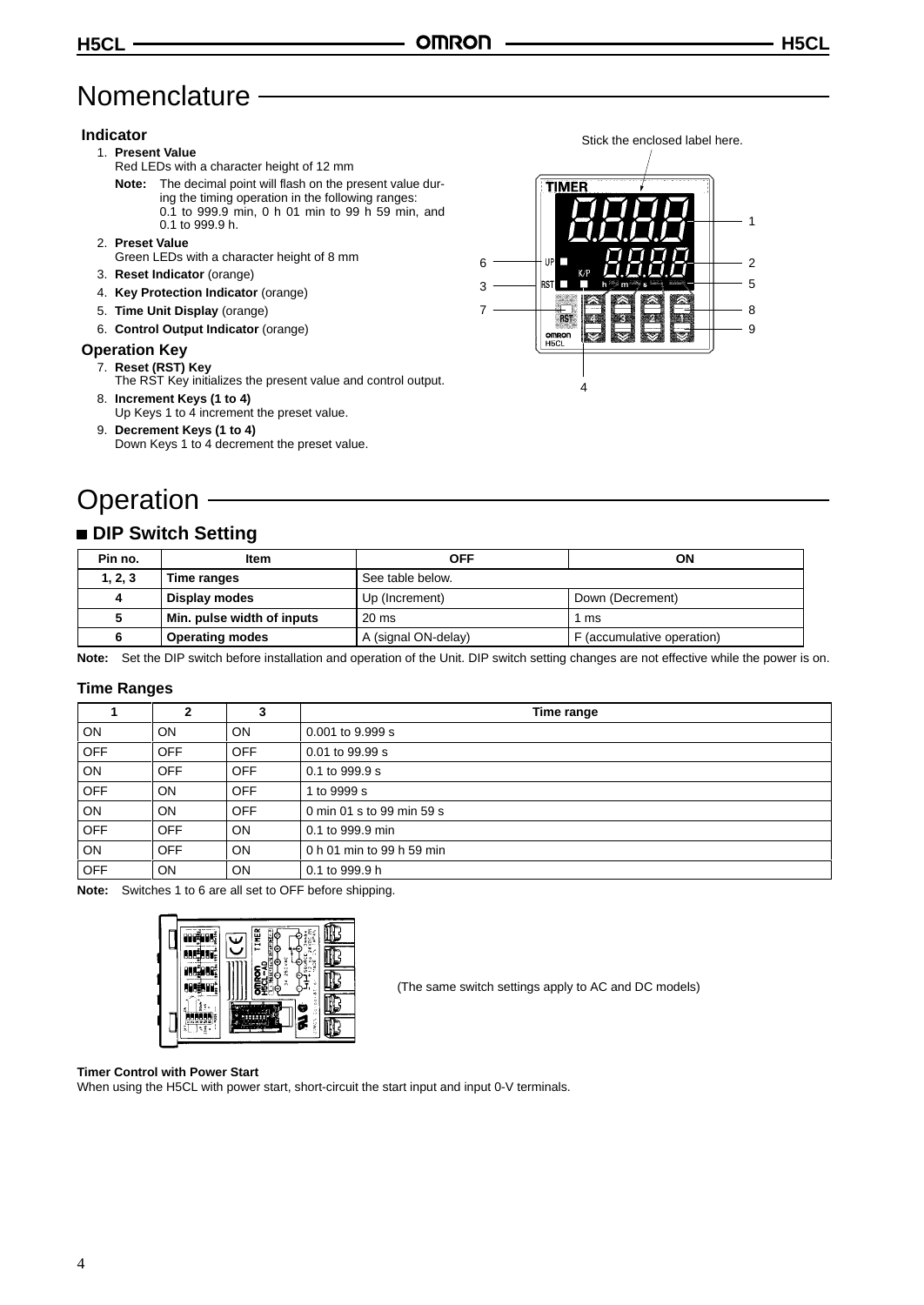## **Operating Modes**

| A Mode<br><b>Signal ON-delay</b>        |                 | Power<br>Start<br>Gate<br>Reset<br>Control output            | $\blacksquare$<br>$\blacksquare$<br>$1 - 1$<br>$\mathbf{L}_1$<br>$\mathbb T$<br>$\blacksquare$<br>⊤<br>τ,<br>$\mathbf{I}$<br>$\blacksquare$<br>$\mathbf{I}$<br>$\mathbf{L}_1$<br>$1 - 1$          |
|-----------------------------------------|-----------------|--------------------------------------------------------------|---------------------------------------------------------------------------------------------------------------------------------------------------------------------------------------------------|
|                                         | Display<br>mode | Set value<br><b>UP</b><br>0<br>Set value<br><b>DOWN</b><br>0 | - -                                                                                                                                                                                               |
| F Mode<br><b>Accumulative Operation</b> |                 |                                                              |                                                                                                                                                                                                   |
|                                         |                 | Power<br>Start                                               |                                                                                                                                                                                                   |
|                                         |                 | Gate<br>Reset                                                | $1 - 1$<br>$1 - 1$<br>$\overline{\phantom{a}}$<br>$1 - 1 + 1 = 1$<br>$1 - 1$<br>$1 - 1$                                                                                                           |
|                                         | Display         | Control output<br>Set value<br><b>UP</b>                     | $\overline{11}$<br>$\overline{1}$<br>$\blacksquare$<br>$\mathbf{1}$<br>$1 - 1 +$<br>$1 - 1$<br>$\mathbf{I}$<br>$\Gamma = 1$<br>$\mathbf{1}$<br>$11 - 1$<br>$\mathbf{L}$<br>$1 - 1$<br>$+ +$<br>T, |
|                                         | mode            | 0<br>Set value<br><b>DOWN</b><br>0                           |                                                                                                                                                                                                   |

## **Dimensions**

**Note:** All units are in millimeters unless otherwise indicated.

**H5CL-A**

**DIN Track/Surface/Flush Mounting**







**H5CL-AD Flush Mounting**





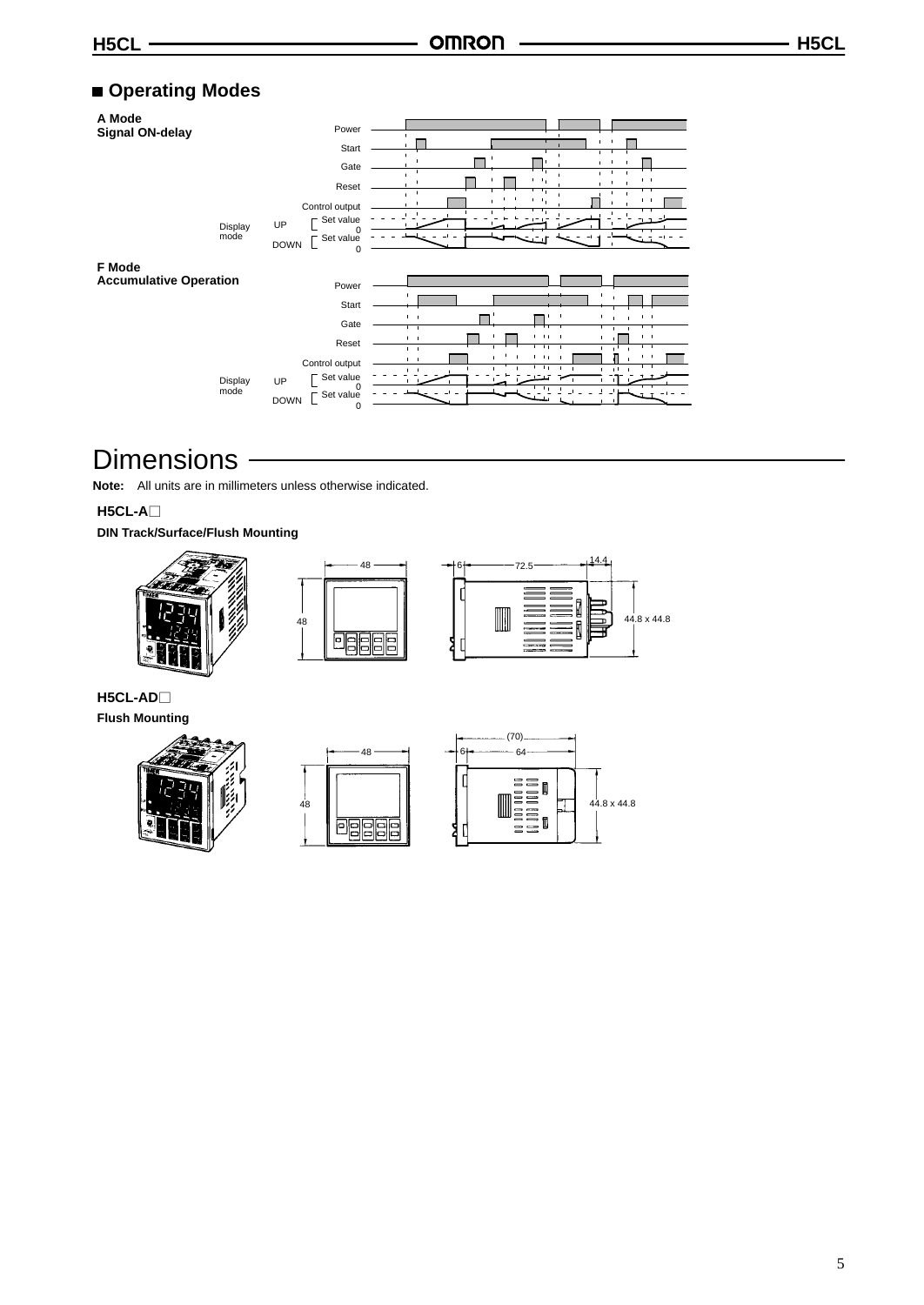## **H5CL-A With Flush Mounting Adapter**



- **Note:** 1. The mounting panel thickness should be 1 to 4 mm.
	- 2. It is possible to mount timers side by side, but only in one direction.
	- 3. When the Timers are mounted closely side by side, the Timers will not be water-resistive.



## **H5CL-AD-500**

The cover conforms to finger protection standard against electric shock. (VDE 0106/P100)





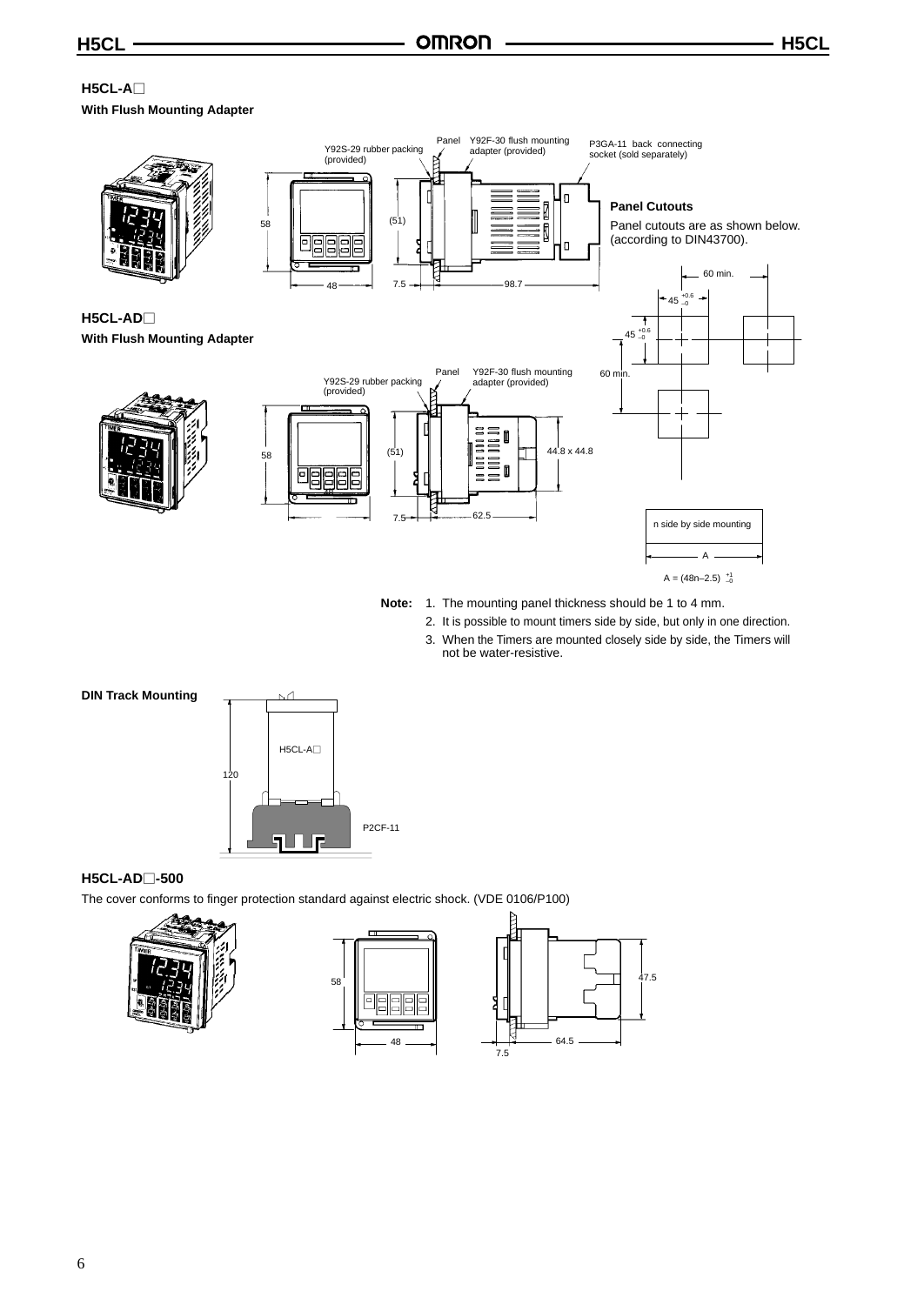## ■ Accessories (Order Separately)









**(Bottom View)**

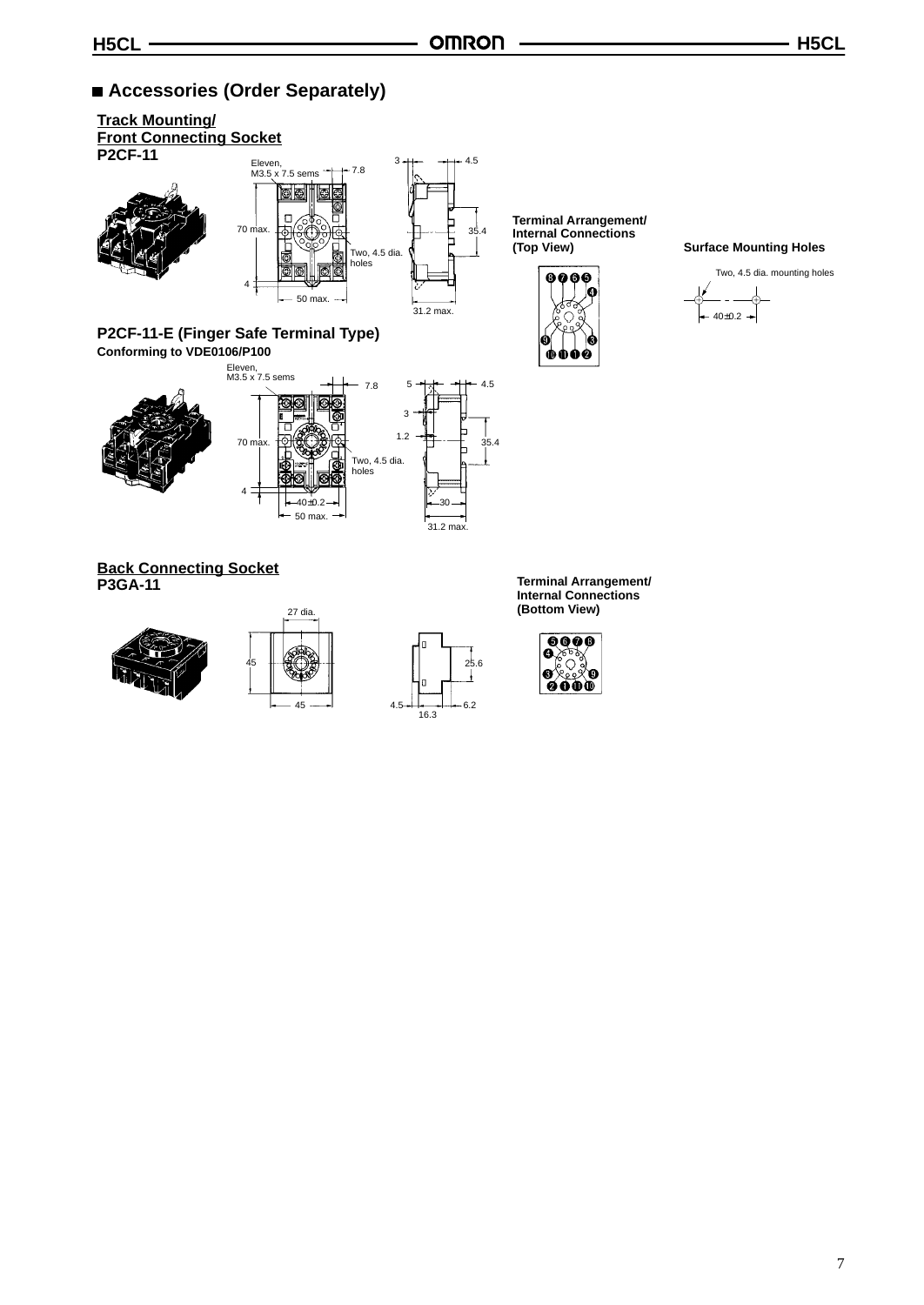## **Finger Safe Terminal Cover Conforming to VDE0106/P100**

## **Y92A-48G**

**(Attachment for P3GA-11 Socket)**







**Y92A-48T (Attachment for H5CL DC models)**



**Hard Cover Y92A-48**



**Soft Cover Y92A-48F1**



# Installation

## **Terminal Arrangement**

12 to 24 VDC

**AC Models**



**DC Models**

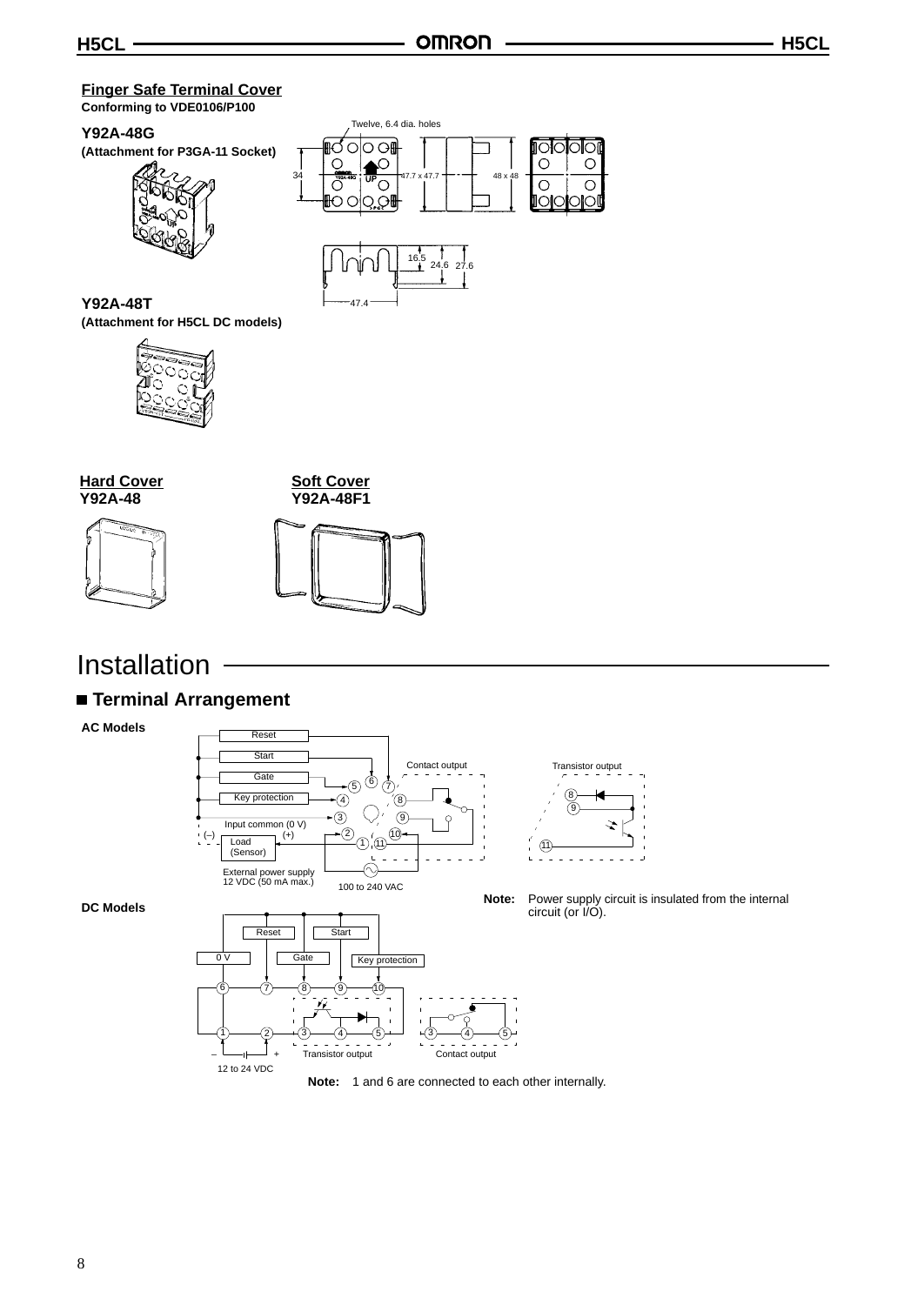## ■ Input Circuits

#### **Start, Reset, and Gate Input Key Protection Input H5CL-A (AC Models) H5CL-AD (DC Models)**  $\omega$  ,  $\omega$  ,  $\omega$  ,  $\omega$  $- - - - - - -12 \text{V}$ V<sub>in</sub> – 3.5V<br>(16V max.) ξ 1 kΩ  $\lesssim$ <sub>1 kΩ</sub> IN Internal circuit IN ( )  $\leftarrow$  Internal circuit IN ( ) Internal circuit Internal circuit IN Internal circuit Vin: Supply voltage

## ■ Input Connections

## **Open Collector Output Collet Collection Collection Collection Collection Collection Collection Collection Collection Collection Collection Collection Collection Collection Collection Collection Collection Collection Colle**







### **Start, Reset, and Gate Input Specification**

| ON impedance:                           | 500 $\Omega$ max. (1) |
|-----------------------------------------|-----------------------|
| ON residual voltage:                    | $2V$ max.             |
| OFF impedance:                          | 100 k $\Omega$ min.   |
| Maximum applicable voltage: 30 VDC max. |                       |

 $\alpha$ . (the leakage current is 5 to 20 mA when the impedance is 0 Ω.)

#### **Two-wire Sensor**



#### **Applicable Two-wire Sensor**

Leakage current: 1.5 mA max. Switching capacity: 5 mA min. Residual voltage: 3 V max.

Operating voltage: 10 VDC

**Note:** When connecting a two-wire sensor to a DC models, supply 24 VDC (21.6 to 26.4 VDC) to the timer.

#### **Key Protection Input**



#### **Key Protection Input**

ON impedance:  $1 kΩ max$ . (the leakage current is approx. 1 mA when the impedance is 0  $\Omega$ .)<br>ON residual voltage: 0.5 V max. ON residual voltage:  $0.5 \text{ V max.}$ <br>OFF impedance:  $100 \text{ k}\Omega \text{ min.}$ OFF impedance: Maximum applicable voltage: 30 VDC max.

**Note:** The used contact should switch 1 mA at 5 V.

#### 4.7 kΩ ⋛

 $\sim 10^{-1}$ **Note:** No key input is effective while<br>key protection input is ON.

+5 V

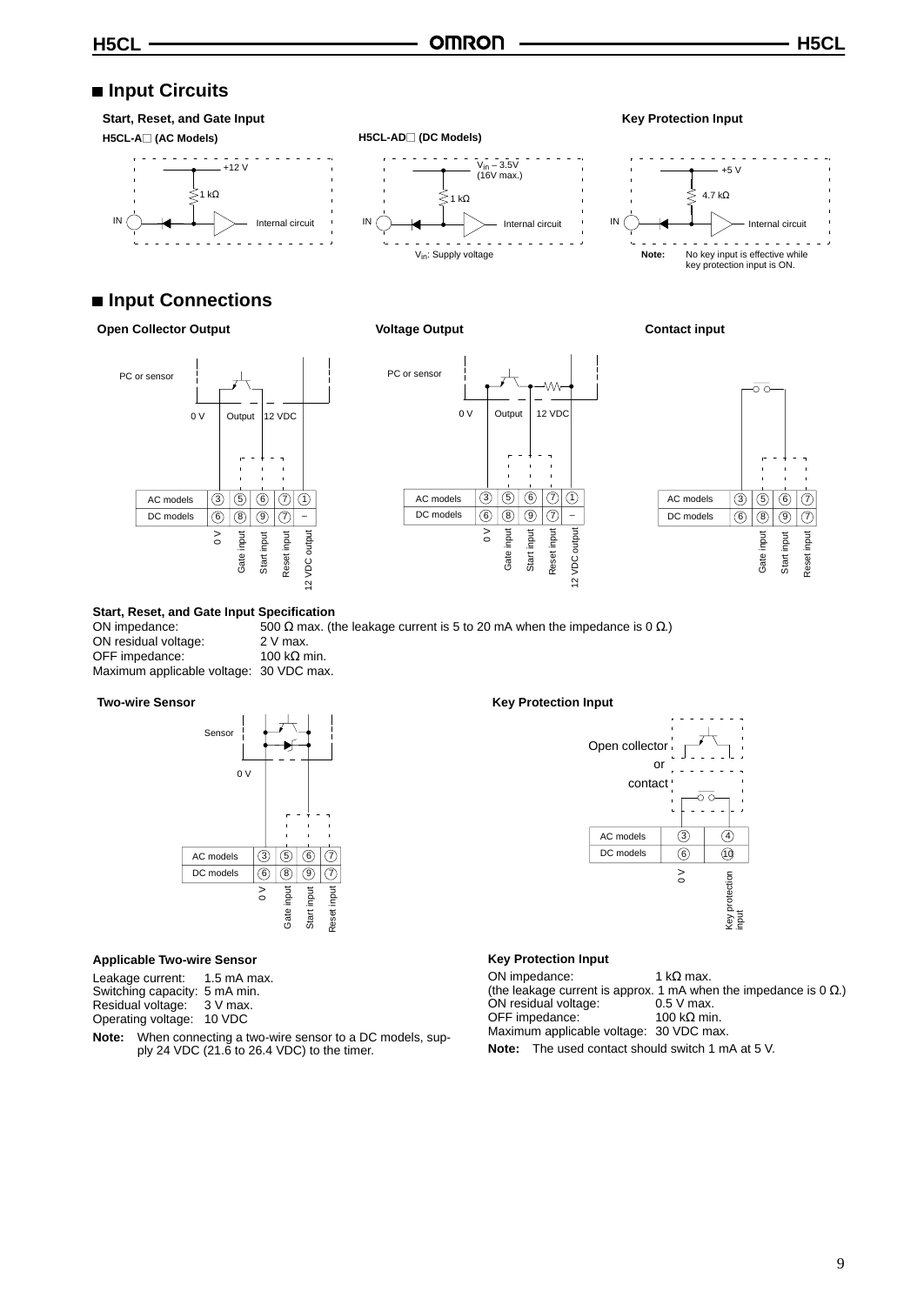## **Precautions**

## **Power Supplies**

When turning the power ON and OFF, input signal reception is possible, unstable, or impossible as shown in the diagram below.



Apply the power supply voltage through a relay or switch in such a way that the voltage reaches a fixed value immediately.

Turn the power ON and OFF with relay with a rated capacity of 10 A minimum to prevent contact deterioration due to inrush current caused by turning the power ON and OFF.

## **Timer Control with Power Start**

The timer cannot take measurements until 160 to 250 ms have elapsed after the power is turned ON (refer to the above chart). The control output will be delayed for any set value less than 250 ms.

When the H5CL is used with power start in F mode (i.e., accumulative operation with output on hold), there will be a timer error (approximately 100 ms each time the H5CL is turned on) due to the characteristics of the internal circuitry.

Use the H5CL with signal start if timer accuracy is required.

### **Transistor Output**

The transistor output of the H5CL is insulated from the internal circuitry by a photocoupler, so the transistor output can be used as both NPN and PNP output.

The diode connected to the collector of the output transistor is used to absorb inverted voltage that is generated when an inductive load is connected to the H5CL.



## **Self-diagnostic Function**

The following displays will appear if an error occurs.

| <b>Display</b> | Error                | Output<br>status | <b>Correction</b>                                       | Set value<br>after<br>correction |
|----------------|----------------------|------------------|---------------------------------------------------------|----------------------------------|
| E <sub>1</sub> | CPU                  | <b>OFF</b>       | Press RST<br>Key or turn<br>power off<br>and then<br>OΝ | No change                        |
| E2             | Memory<br>(see note) |                  |                                                         |                                  |

**Note:** This includes times when the life of the EEPROM has expired.

## **Operating Environment**

When using the Timer in an area with excess electronic noise, separate the Timer, wiring, and the equipment which generates the input signals as far as possible from the noise sources. It is also recommended to shield the input signal wiring to prevent electronic interference.

Organic solvents (such as paint thinner), as well as very acidic or basic solutions can damage the outer casing of the Timer.

## **Preset Value Change**

When changing the preset value during a timing operation, output will turn ON if the preset value is changed as follows, since the constant read-in system is in use:

Display mode UP: Present value ≥ preset value Display mode DOWN: Elapse time ≥ preset value (Present value  $= 0$ )

**Note:** When in down mode, the changed amount of preset value is added to or subtracted from the present value.

## **Reset with a Preset Value of 0**

The output will go ON when the start signal is input. The output will be OFF while the reset key is pressed or the reset input is ON.

#### **Power Failure Backup**

All data is stored in the EEPROM when there is power failure. The EEPROM can be overwritten more than 200,000 times.

| Operating<br>mode | <b>Overwriting timing</b>                                                                                       |
|-------------------|-----------------------------------------------------------------------------------------------------------------|
| A mode            | When the H5CL is turned off after changing<br>the set value.                                                    |
| F mode            | When the H5CL is turned off after changing<br>the set value, turning the start input, or the<br>reset input ON. |

## **Flush Mounting**

The H5CL's panel surface is water-resistive (conforming to NEMA 4 (indoors) and IP66). In order to prevent the internal circuit from water penetration through the space between the timer and operating panel, attach a rubber packing (provided with the H5CL) between the timer and operating panel and secure the rubber packing with the Y92F-30 flush-mounting adapter.



It is recommended that the space between the screw head and the adapter should be 0.5 to 1 mm.

#### **Other**

In case of performing a dielectric strength test, etc., on the H5CL mounted to a control panel, disconnect the H5CL from the connecting circuit, or short-circuit all the terminals of the H5CL. Otherwise the H5CL may be damaged.

Terminal 1 (power supply terminal) and terminal 6 (input common: 0 V for input) of DC model H5CL are internally connected to each other.

#### **DIP Switch Selection**

DIP switch setting while the H5CL is turned on will not be valid until the H5CL is turned off and on.